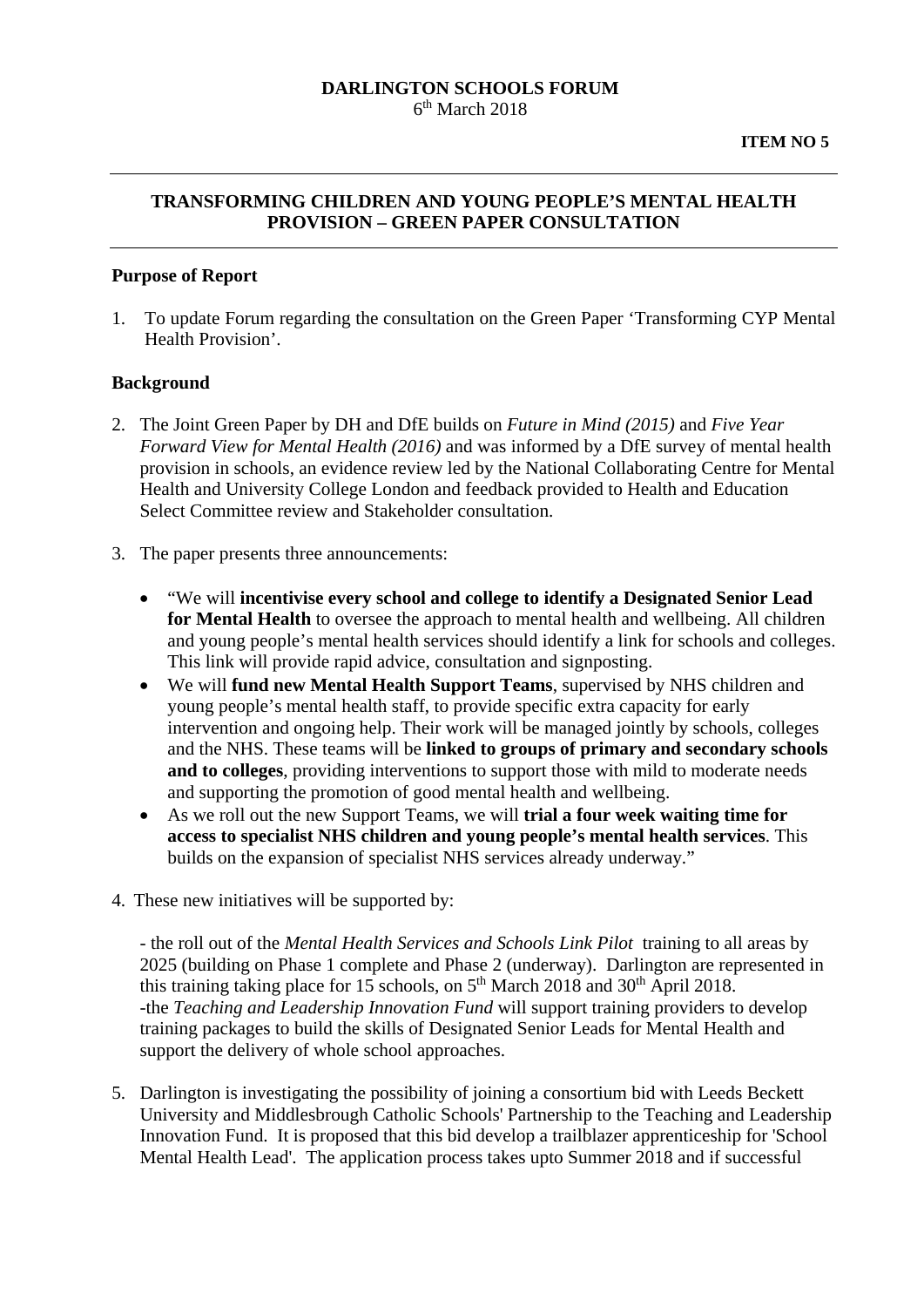further information will be made available to schools through forums such as Joint Head Teachers.

# **Impact on Schools**

- 6. The designated senior lead for mental health in schools should have oversight of a **whole school approach**:
	- mental health reflected in policies, curriculum and pastoral support
	- staff supported with their own mental wellbeing
	- pupils and parental engagement
	- supporting the identification of at risk children and children exhibiting signs of mental health problems
	- knowledge of the local mental health services and working with clear links into children and young people's mental health services to refer children and young people into NHS services where it is appropriate to do so;
	- coordination of the mental health needs of young people within the school or college and oversight of the delivery of interventions where these are being delivered in the educational setting
	- support to staff in contact with children with mental health needs to help raise awareness, and give all staff the confidence to work with young people;
	- overseeing the outcomes of interventions, on children and young people's education and wellbeing.
- 7. The DfE will update Mental Health and Behaviour Guidance. DfE will review the existing requirements on schools for publishing policies and information for parents and carers, including behaviour, safeguarding and SEND policies, and whether these requirements need to be updated to ensure the school's approach to mental health and wellbeing is properly reflected.
- 8. A member of staff in every primary and secondary school in England should receive mental health awareness training. The DfE have committed up to £15-20 million each year from 2019 to cover costs until all school and colleges have had chance to train a lead.
- 9. A national review of PSHE, relationships and sex education (RSE) in secondary schools, and relationships education in primary schools will require that every child is taught about mental health. A specific focus being on how mental health and wellbeing can support healthy relationships and how best to secure good quality teaching for all pupils through PSHE.

# **Impact on Health**

10. The new mental health teams will be formed to benefit children and young people who demonstrate mild or moderate conditions including: anxiety (primary and secondary school age), low mood (adolescents) and common behavioural difficulties and support will not be limited to those children in mainstream education.

#### 11. They will

- be supervised by NHS children and young people's mental health staff and linked to groups of schools and colleges
- work with the Designated Senior Leads for Mental Health in schools and colleges
- provide assessment and referral function